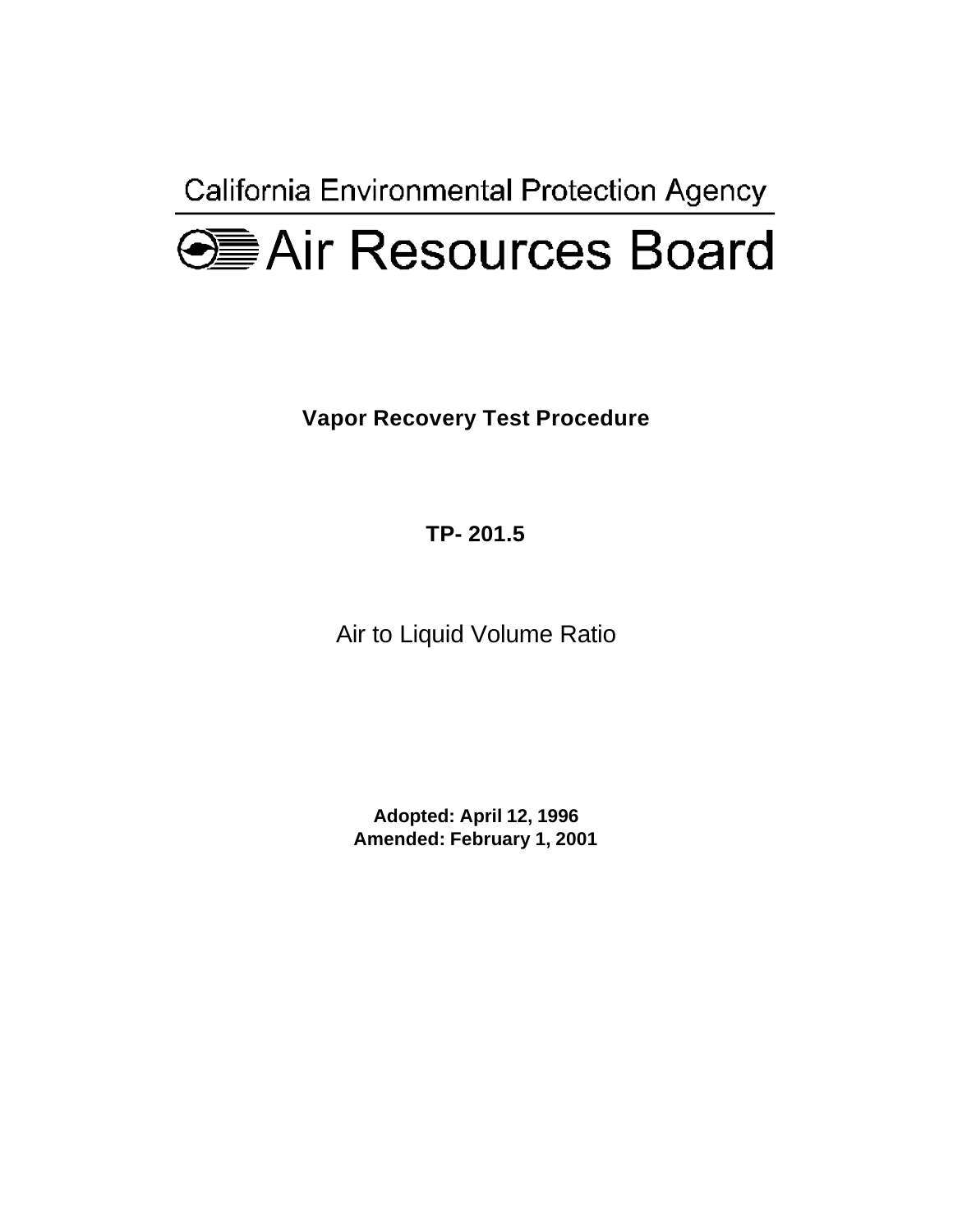# **California Environmental Protection Agency Air Resources Board**

# **Vapor Recovery Test Procedure**

### **TP-201.5**

### **Air to Liquid Volume Ratio**

Definitions common to all certification and test procedures are in:

### **D-200 Definitions for Vapor Recovery Procedures**

For the purpose of this procedure, the term "CARB" refers to the State of California Air Resources Board, and the term "Executive Officer" refers to the CARB Executive Officer, or his or her authorized representative or designate.

### **1. PURPOSE AND APPLICABILITY**

**1.1** This test procedure is used to quantify the Air to Liquid (A/L) Volumetric Ratio of Phase II vapor recovery systems installed at gasoline dispensing facilities (GDF), provided the nozzles are compatible with the procedure. This procedure provides a method to determine compliance with the A/L requirements specified in the applicable California Air Resources Board (CARB) Executive Order (EO) for the specified Phase II vapor recovery system.

### **2. PRINCIPLE AND SUMMARY OF TEST PROCEDURE**

- **2.1** A tight fitting adaptor is placed on the spout of a dispensing nozzle. The adaptor, which isolates air flow to the nozzle vapor collection ports, is connected to a volume gas meter. Gasoline is dispensed through the nozzle and the volume of air and vapors drawn through the vapor collection ports by the Phase II system vacuum pump is measured. The volume of the air mixture is recorded and compared with the volume of gasoline dispensed to determine the A/L Volumetric Ratio.
- **2.2** The test is conducted with the pressure/vacuum (P/V) relief valve(s) on the storage tank vent pipes installed, **unless** the Executive Officer determines that, due to the design of the system, the P/V valve is to be removed during the test.
	- 2.2.1 If the P/V valve is required to be removed during the test, the absence of leaks at the P/V valve connection shall be verified upon completion of the test, using either liquid leak solution or a bagging technique, as applicable.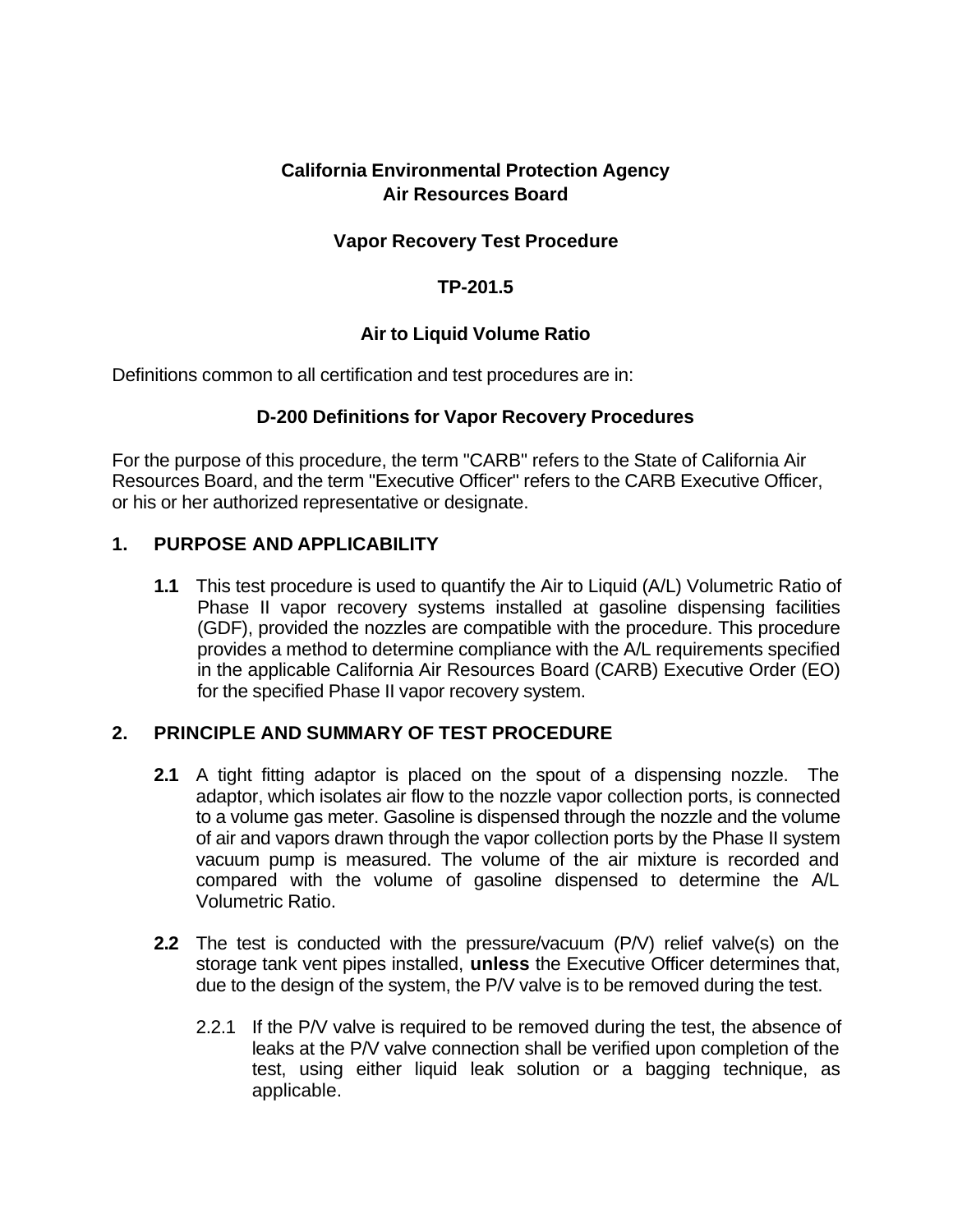# **3. BIASES AND INTERFERENCES**

- **3.1** Nozzle spouts which are damaged such that the A/L adaptor cannot fit over the nozzle spout preclude the use of this test.
- **3.2** Refueling points not capable of achieving dispensing rates required for conducting the A/L test, as specified in the applicable CARB Executive Order, preclude the use of this test for determining in-use compliance of certified systems.
- **3.3** Location or configuration of the vapor collection ports on the nozzle spout which are not compatible with the A/L adaptor specified in this procedure preclude the use of this test.
- **3.4** Bagging, or otherwise sealing any nozzle associated with the vacuum pump serving the nozzle being tested, may bias the test results towards compliance. **The A/L test to verify compliance shall be conducted without "bagging" any of the nozzles served by a common vacuum device.**
- **3.5** If the nozzle being tested introduces liquid into the test equipment, the A/L of that nozzle shall be deemed a failure of the A/L standard.
- **3.6** Do not drain or remove liquid in either the vapor passage of the hoses or the dispenser vapor piping prior to performing the test. Draining of this liquid gasoline will bias the test toward compliance.
- **3.7** Pressure in the headspace of the storage tank, created by draining the gasoline from the portable test tank to the storage tank, may bias the results of the test for systems certified to operate at, or near, atmospheric gauge pressure in the UST headspace. The test shall be conducted with the P/V valve installed, unless the Executive Officer or the applicable CARB Executive Order (EO) requires the P/V valve be removed during the test.
- **3.8** O-rings in the A/L adaptor that are not properly greased may bias the results toward noncompliance. This bias may be eliminated if the O-rings are lubricated immediately prior to each A/L test run.

### **4. SENSITIVITY, RANGE, AND PRECISION**

- **4.1** The maximum rated capacity of the gas volume meter shall be at least 250 CFH and not greater than 3,000 CFH.
- **4.2** The minimum rated capacity of the gas volume meter shall be 25 CFH.
- **4.3** The minimum readability of the gas volume meter shall be 0.01 cubic feet.
- **4.4** Precision is ± 5 percent of the gas volume meter reading.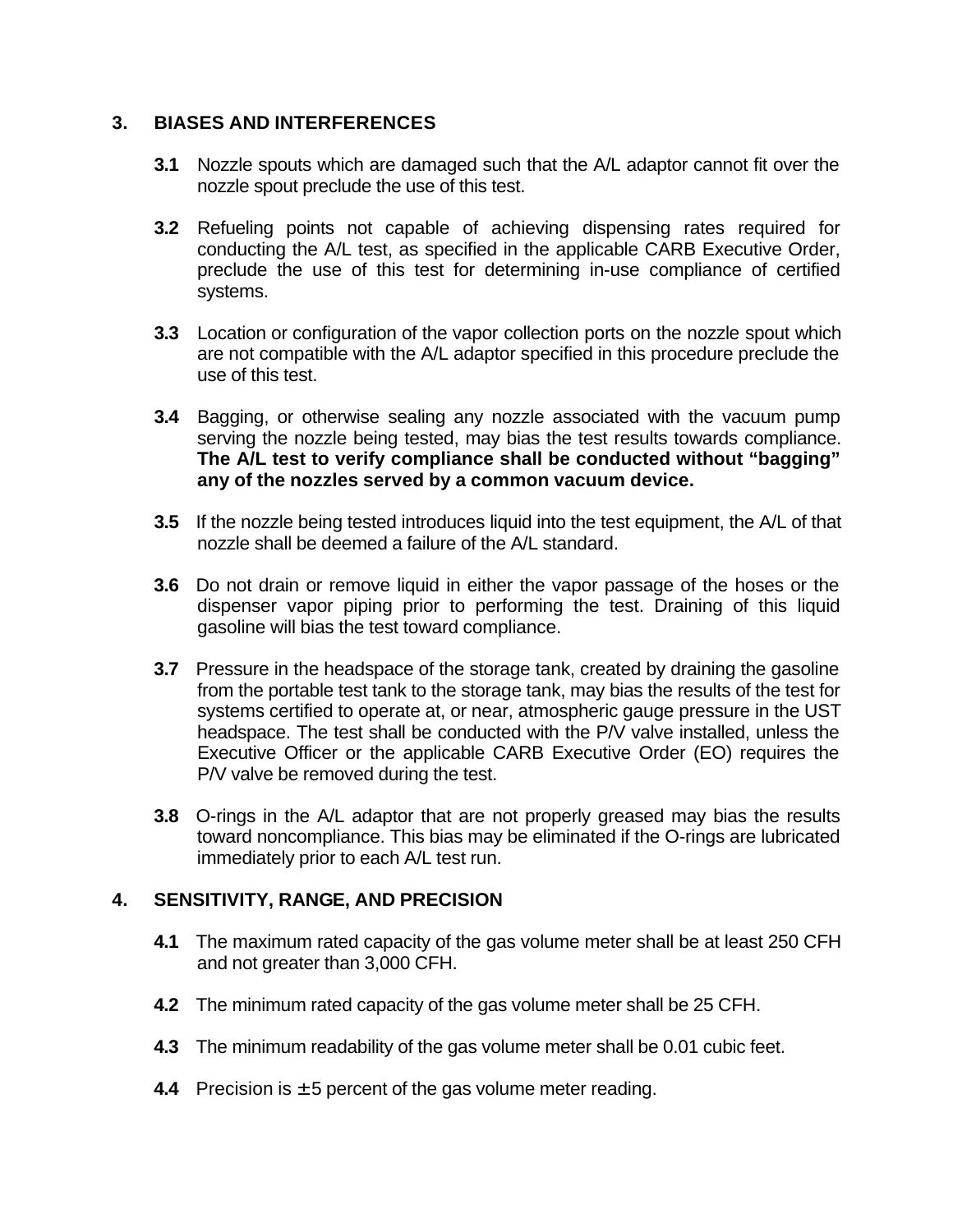# **5. EQUIPMENT**

**5.1 Air to Liquid Adaptor**. Use an Air to Liquid (A/L) adaptor compatible with the nozzle(s) employed at the GDF. The adaptor shall be capable of isolating the vapor holes in the nozzle and be connected to the gas volume meter with gasoline-resistant flexible tubing. The nominal inside diameter of the flexible tubing shall be between 0.75 and 1.00 inches, and the maximum length of the tubing shall be 6 feet. Figure 1 illustrates an A/L adaptor assembled on a nozzle. If the Executive Officer or the applicable CARB Executive Order specifies certain adaptors, only those adaptors shall be used.

**Figure 1 Gas Volume Meter and Air To Liquid Adaptor** 

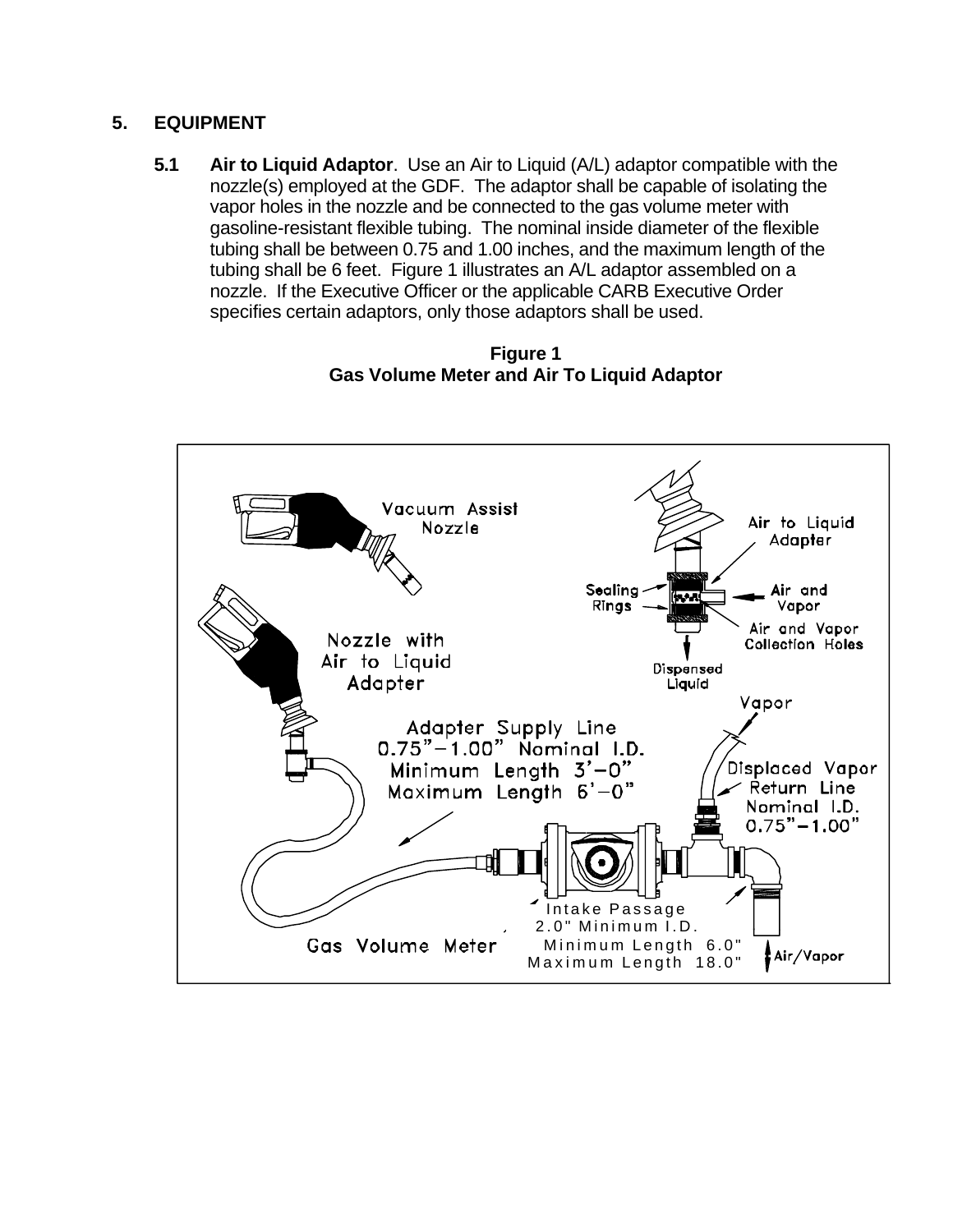**5.2 Gas Volume Meter**. Use a Dresser Measurement Roots Meter®, or equivalent, to measure the volumetric flowrate through the A/L adaptor. The meter shall be equipped as shown in Figure 1 and the maximum allowable pressure drop(s) across the meter shall be as follows:

For a meter with a maximum rated capacity of 1000 CFH through 3,000 CFH: 1.10 inches  $H_2O$  at a flowrate of 3,000 CFH 0.05 inches  $H_2O$  at a flowrate of 30 SCFH.

For a meter with a maximum rated capacity of 800 to 1,000 CFH: 0.70 inches  $H_2O$  at a flowrate of 800 CFH 0.04 inches  $H_2O$  at a flowrate of 16 CFH



**Figure 2 Portable Tank Assembly** 

**5.3 Volume Gas Meter Inlet Manifold**. This manifold is designed to return the vapors displaced from the portable gasoline tank assembly, at atmospheric pressure, to the inlet of the gas volume meter. This manifold shall be two (2.0) inches minimum inside diameter pipe. The intake passage of the manifold shall be no shorter than 6.0 inches and no longer than 18.0 inches. See Figures 1 and 3 for examples.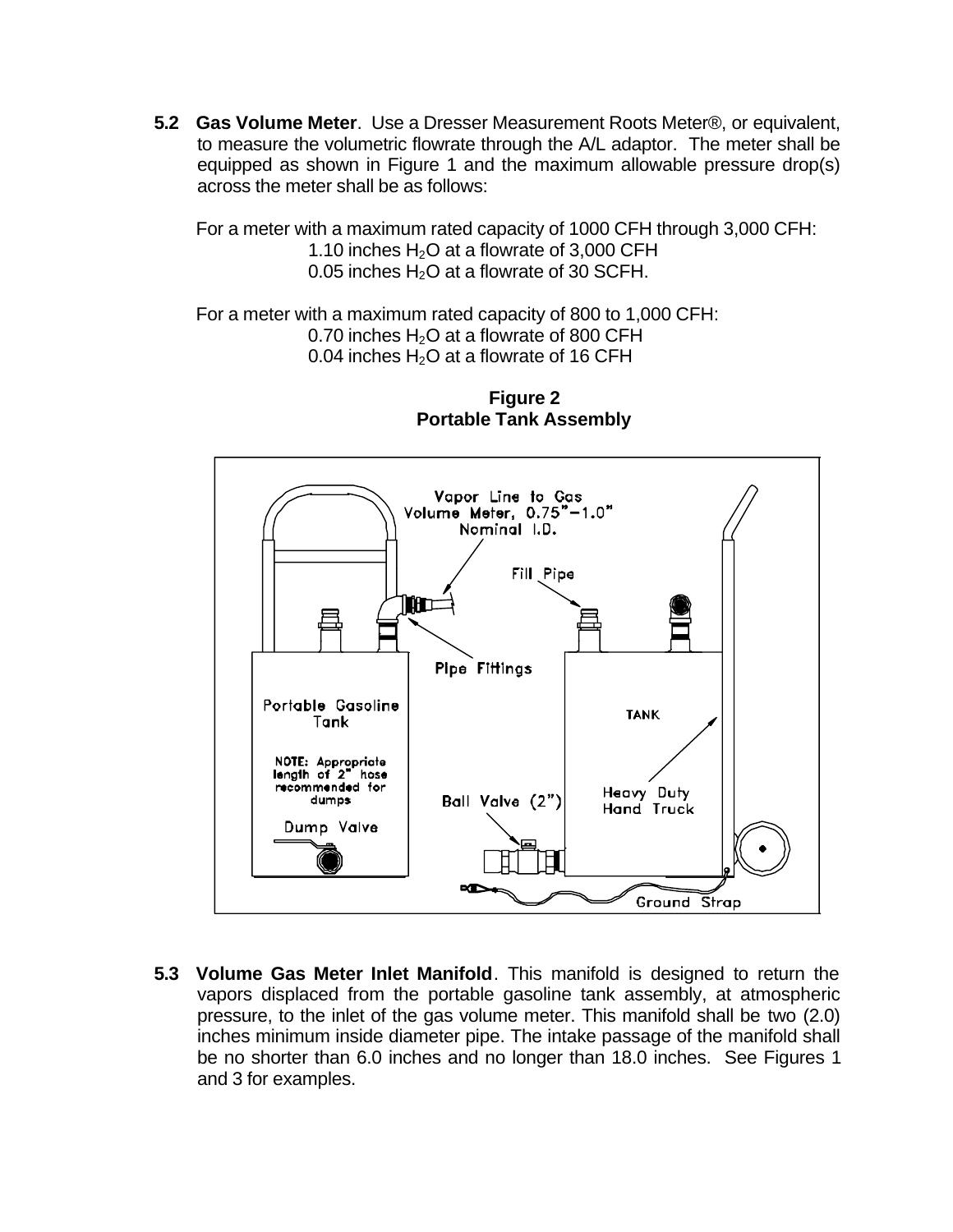- **5.4 Liquid Volume Meter**. Use the totalizer on the gasoline dispenser to measure the volume of gasoline dispensed during the test.
- **5.5 Portable Gasoline Tank Assembly**. A portable tank, meeting fire safety requirements for use with gasoline, shall be used to receive the gasoline dispensed during this test. The tank shall have sufficient volume so that at least 4.5 gallons may be dispensed prior to activating the primary shutoff mechanism of the dispensing nozzle. Tank material, likely to provide contact with the nozzle spout, or A/L adaptor, during the entire dispensing event, shall be constructed of aluminum or brass or other materials approved by the local fire codes for such application. The tank and required plumbing configuration is shown in Figure 2 and Figure 3. This configuration permits a portion of the vapors displaced during testing to be returned to the gasoline storage tank. The minimum and maximum dimensions shown in Figure 2 and Figure 3 shall be adhered to in all cases.
- **5.6 Stopwatch**. Use a stopwatch accurate to within 0.2 seconds.
- **5.7 Lubricant**. Appropriate lubricant, either grease or spray lubricant, shall be used to ensure a leak-tight seal between the O-rings in the A/L adaptor and the nozzle spout.
- **5.8 CARB Executive Order (EO)**. When this procedure is used to determine the compliance of an installed system, the applicable CARB Executive Order should be reviewed **prior** to conducting the test. This review shall include the status of the P/V valve (installed or removed) during the test and whether the processor should remain in operation during the test.

### **6. PRE-TEST PROCEDURES**

- **6.1** Assemble the portable tank assembly and gas volume meter as shown in Figure 3. The minimum and maximum dimensions shown in Figure 3 shall be adhered to in all cases. **Ensure that the ground strap is properly connected to an acceptable ground**.
- nozzle being tested, e.g., plastic bags and tape or rubber bands. If leaks in the **6.2** If more than one nozzle share vacuum plumbing with the test nozzle, one troubleshooting method for a low A/L ratio is to seal all nozzles other than the nozzles/check valves served by common vacuum pump cause the bags to deflate, the low A/L ratio may have been caused by a leak through an idle nozzle during the test. **The A/L test to verify compliance, however, shall be conducted without "bagging" any of the nozzles.**
- **6.3** The gas volume meter shall be calibrated, within 180 days prior to conducting this procedure. In addition, calibration shall be conducted after any repairs or alterations to the meter. Calibrations, at a minimum, shall be conducted at flowrates of 30, 60, and 90 CFH (3.7, 7.5, and 11.2 gallons/minute) in accordance with one of the following: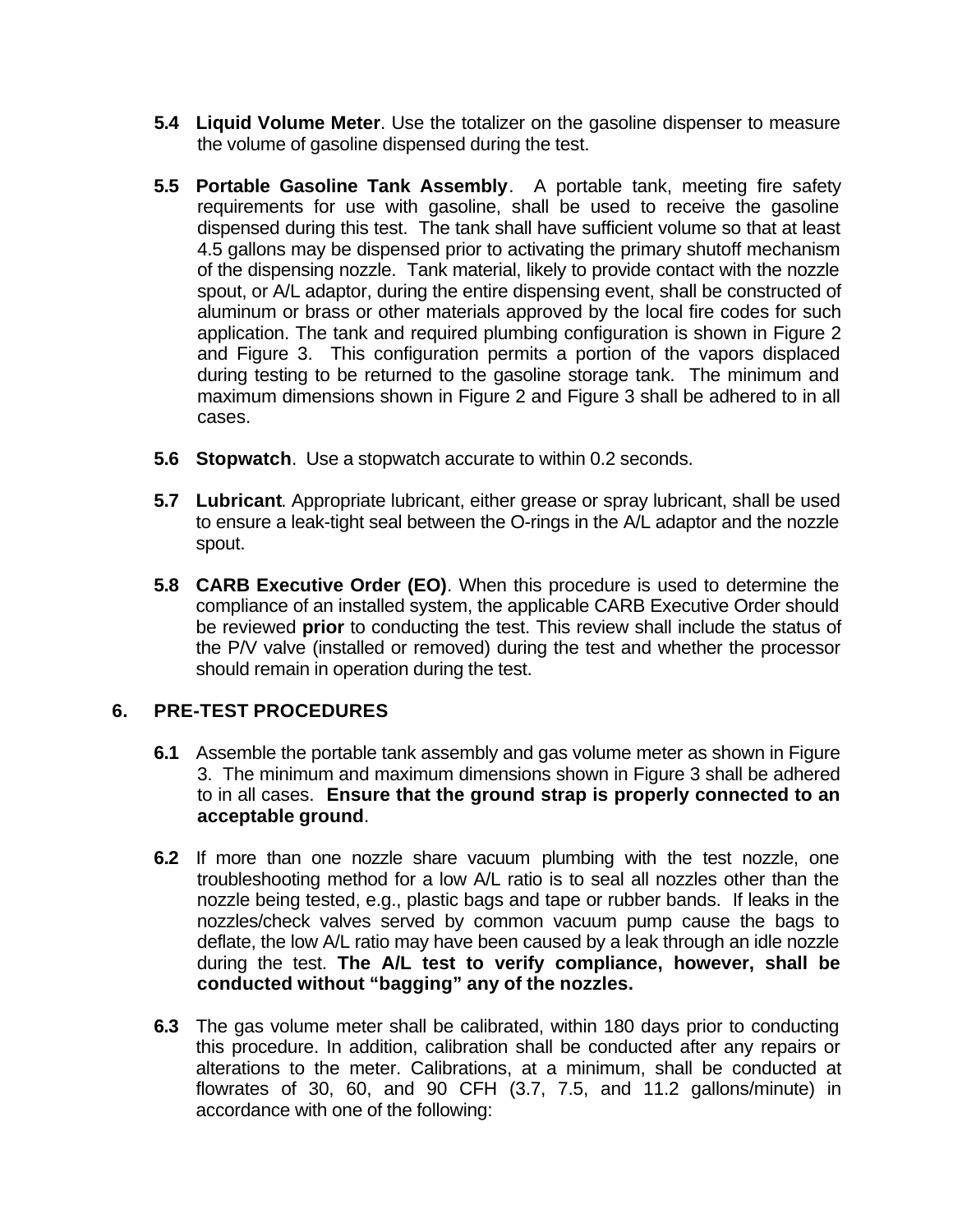- (a) ARB Air Monitoring Quality Assurance, Volume VI, Standard Operating Procedures for Stationary Source Emission Monitoring, January 1979, or
- (b) US EPA Quality Assurance Handbook for Air Pollution Measurement Systems, Volume III, Stationary Source Specific Methods, or
- (c) EPA Method 2A, Measurement of Gas Volume Through Pipes and Small Ducts (40 CFR Part 60, Appendix A), or
- (d) Appropriate calibration procedures in accordance with California Department of Food and Agriculture, Division of Measurement Standards and County Department of Weights and Measures (title 4, CCR, section 3.33).

A copy of the most current calibration shall be kept with the meter.



**Figure 3 Assembled Air To Liquid Volume Ratio Test Equipment** 

**6.4** A one-time test to verify proper design of the tee connection at the gas volume meter shall be conducted. Disconnect the A/L adaptor from the nozzle and dispense between four and one-half and five (4.5 - 5.0) gallons into the portable test can, insuring a tight fit at the nozzle spout/portable tank fill pipe. The design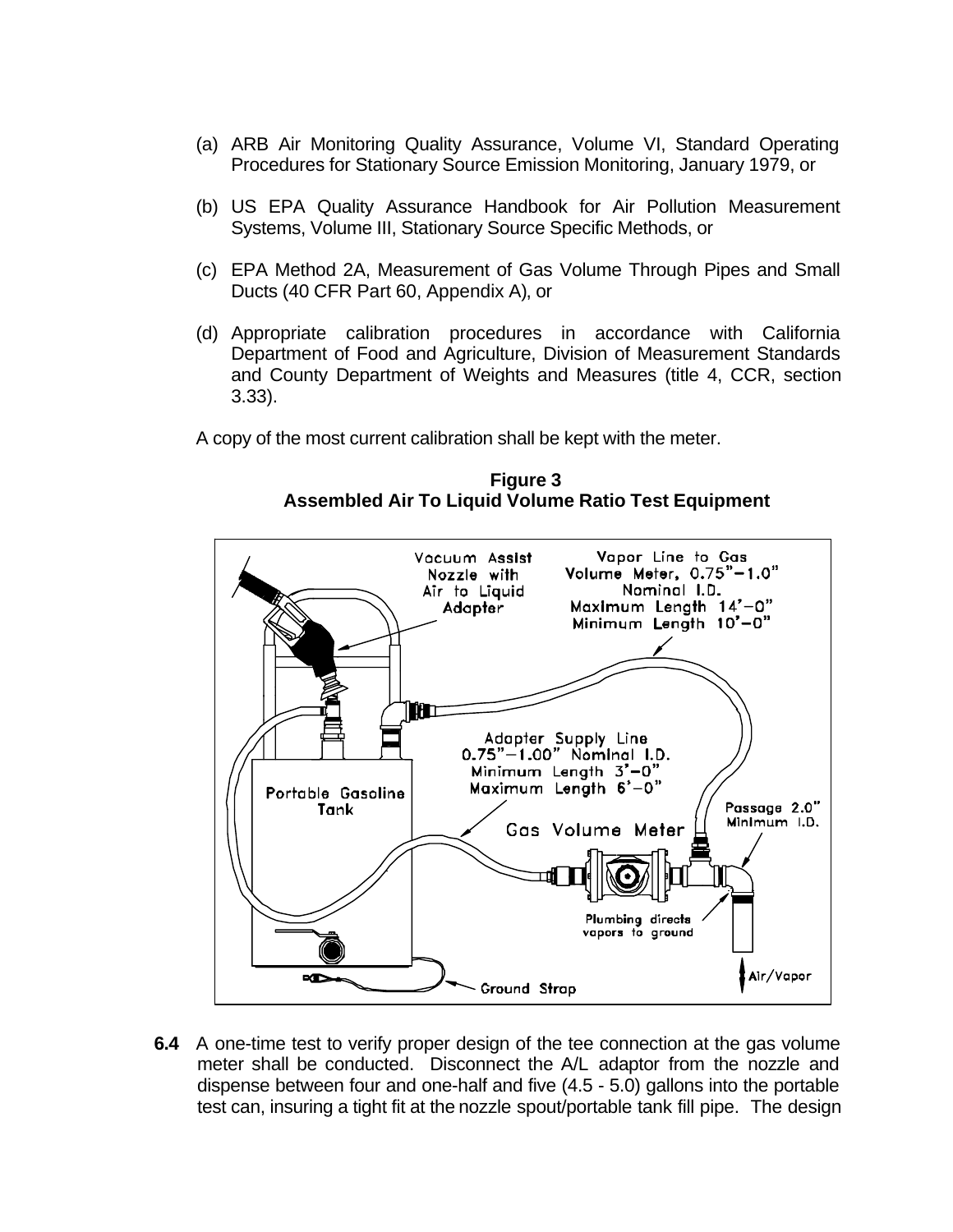is acceptable if the displacement on the gas volume meter is less than 0.01 cubic feet.



**Figure 4 Air To Liquid Adapter Leak Test Assembly** 

- **6.5** Verify that the O-rings in the A/L adaptor, if applicable, are present and in good condition. O-rings with nicks, tears, or other deformations shall be replaced prior to the test. The O-rings shall be properly greased to ensure a vapor tight connection. Refer to the A/L adaptor manufacturer's instructions for recommendations. If the O-rings are lubricated before each test, the chance of an improper seal between the nozzle spout and the A/L adaptor is reduced.
- **6.6** Conduct a pre-test leak check of the A/L adaptor by connecting the A/L adaptor to a surrogate spout as shown in Figure 4. Induce a vacuum of five inches  $H_2O$ ,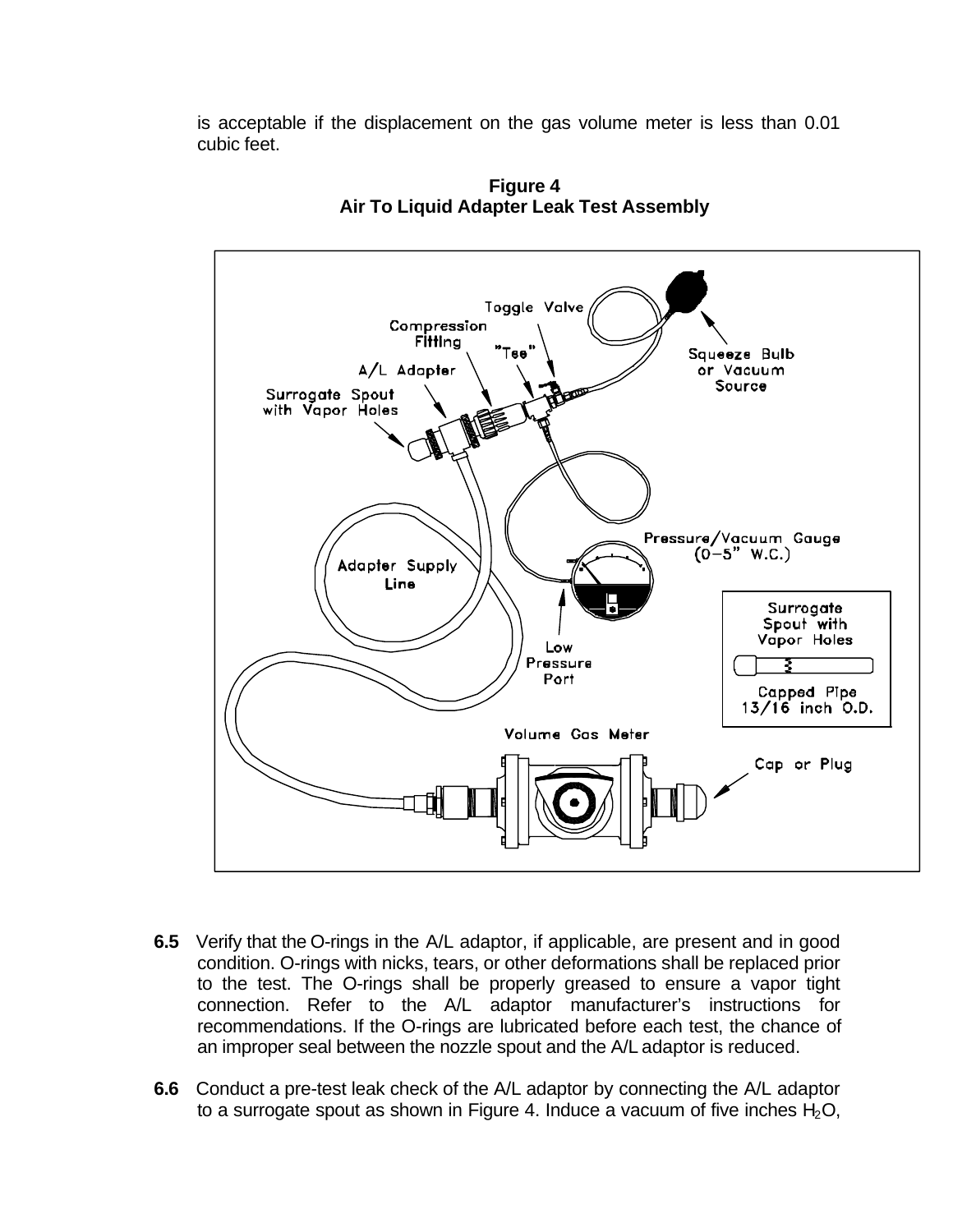gauge (5.00"WCg). Start the stopwatch. The vacuum shall be at least 4.95 "WCg after three minutes from the start of the leak check. Any test equipment which fails this pre-test leak check shall not be used to conduct A/L testing for the purpose of determining compliance. Other leak check protocols are acceptable, provided they have been approved, in writing, by the Executive Officer.

- **6.7** This test procedure shall be conducted with the storage tank pressure/vacuum (P/V) valve(s) installed and the Phase I poppetted vapor coupler(s) in the closed position, **unless** otherwise specified by the Executive Officer or in the applicable CARB EO. If removal of the P/V valve during the test is required, use care to remove and store the valve until the test is completed and the valve is to be reinstalled.
- **6.8** Determine whether the processor, if applicable, should remain in operation during the test or be turned off. For compliance testing review the applicable certification EO.
- **6.9** With the portable tank and A/L test equipment assembled, dispense between four and one-half and five (4.5 - 5.0) gallons into the portable tank. This provides to initially condition the portable tank with gasoline vapors. This initial conditioning shall be conducted once per facility, prior to beginning testing at each facility.

### **7. TEST PROCEDURES**

- **7.1** Carefully connect the A/L adaptor to the nozzle spout as shown in Figure 1, isolating the vapor ports of the nozzle and insuring a tight connection.
- **7.2** Record the initial reading from the index of the gas volume meter on the A/L Field Data Summary, as shown in Form 1. This initial reading shall be taken before each test. Do not use the final reading from the preceding test as the initial reading for the current test, unless it has been verified. This is necessary since the meter index may have moved due to the low pressure drop through the meter.
- **7.3** Reset the stopwatch and, if appropriate, reset the totalizer on the dispenser.
- **7.4** Fully engage the nozzle trigger and begin dispensing into the portable gasoline tank. **Ensure that the nozzle spout is in contact with the grounded tank assembly during dispensing**. Start the stopwatch when the totalizer indicates dispensing has started.
- **7.5** Dispense between four and one-half (4.5) and five (5.0) gallons of gasoline. If the applicable CARB Executive Order specifies an amount different than this range, the CARB required quantity shall be used.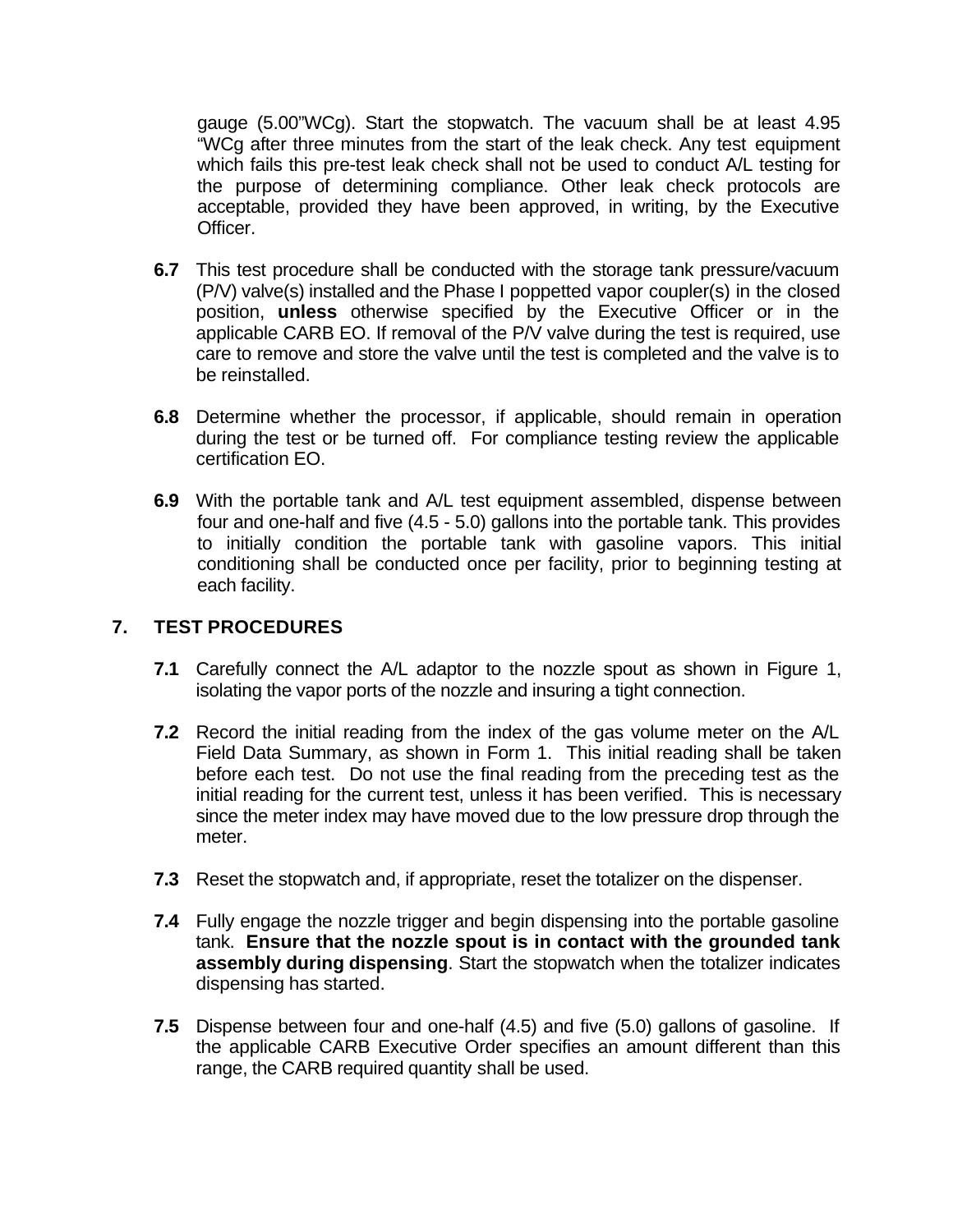If the nozzle being tested introduces liquid into the test equipment, the A/L of that nozzle shall be deemed a failure.

- **7.6** Simultaneously stop both the stopwatch and gasoline dispensing.
- **7.7** The following data for each test shall be recorded on the A/L Field Data Summary as shown in Form 1:
	- 7.7.1 Dispenser (pump) number
	- 7.72 Gas grade
	- 7.73 Nozzle model and serial number
	- 7.74 Initial gas volume meter reading, in cubic feet
	- 7.75 Initial totalizer reading from the dispenser, in gallons
	- 7.76 Final gas volume meter reading, in cubic feet
	- 7.77 Final totalizer reading from the dispenser, in gallons
	- 7.78 Elapsed time during dispensing, in seconds
	- **Note**: Units other than cubic feet, gallons, and seconds may be used, provided that Equation 9-1 is appropriately modified.

For certification testing, the test data are used to determine the A/L Volumetric Ratio that will be specified in the CARB EO. For compliance testing, continue as described below.

- **7.8** If the A/L Volumetric Ratio, as determined by Equation 9-1 is within the limits specified in the applicable CARB EO, the refueling point complies with the specifications of the applicable EO.
- **7.9** If the A/L Volumetric Ratio is outside the range specified in the applicable CARB EO by an A/L value of less than or equal to 0.10, conduct the test two additional times. Do not make adjustments to the gasoline dispensing or vapor recovery lines until all three test runs have been completed. Adjustments of the A/L test equipment, including the A/L adaptor and nozzle, is allowed as may be necessary to insure measurement accuracy. If the A/L test equipment is adjusted, then the prior test run results for that nozzle should not be used. Calculate the numerical average of the three test runs. If the average A/L value of these three test runs is within the allowable limits, compliance has been verified. If the resulting average is outside of the specified limits, the refueling point does not comply with the specifications of the applicable CARB EO.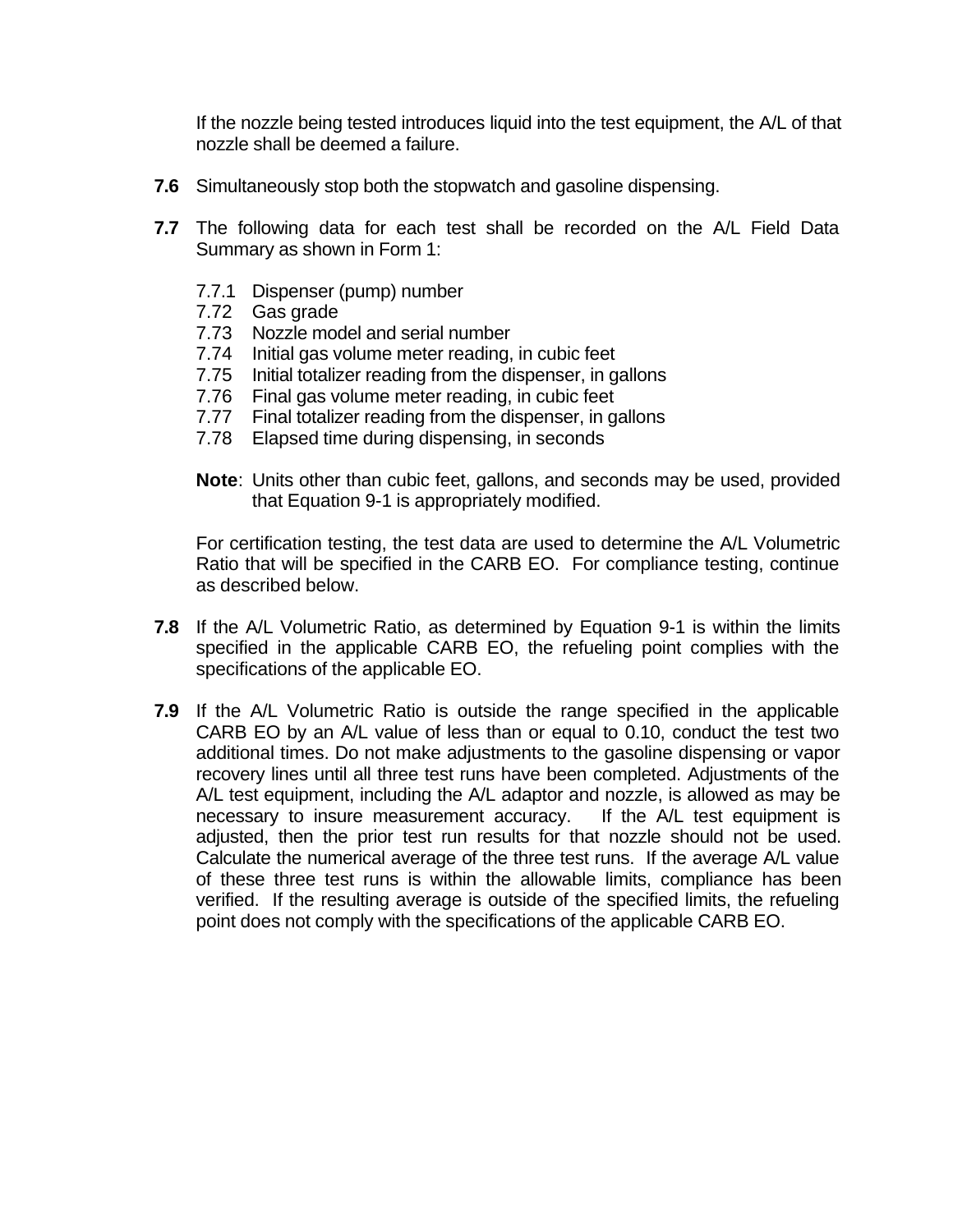If the A/L Volumetric Ratio is outside the range specified in the applicable CARB EO by an A/L value of greater than 0.10, the refueling point does not comply with the specifications of the applicable CARB EO.

- nozzle being tested, e.g., plastic bags and tape or rubber bands. If leaks in the **7.10** If more than one nozzle share vacuum plumbing with the test nozzle, one troubleshooting method for a low A/L ratio is to seal all nozzles other than the nozzles/check valves served by common vacuum pump cause the bags to deflate, the low A/L ratio may have been caused by a leak through an idle nozzle during the test. **The A/L test to verify compliance, however, shall be conducted without "bagging" any of the nozzles.**
- **7.11** To avoid a build-up of gasoline, drain any condensed gasoline, periodically or after each test run, from the hoses between: (a) the gas volume meter and portable tank assembly, and
	- (b) the A/L adaptor and gas volume meter.

# **8. POST-TEST PROCEDURES**

- **8.1** Remove the A/L adaptor from the nozzle.
- **8.2** Drain the dispensed product into the appropriate gasoline storage tank at the facility. **Ground the portable tank assembly to the storage tank before draining**. Do not mix product grades in the portable tank assembly without approval of the facility owner and use caution to drain the portable tank into the correct facility storage tank. If blending valves are utilized to produce product grades which do not have a dedicated storage tank, product from the blended grade shall be returned to the lower octane tank.
	- 8.2.1 If the P/V valve was removed during the test, as specified in the applicable CARB EO, replace the valve prior to draining the product from the portable tank assembly to the storage tank after the last A/L test run is completed. Use liquid leak detector or a bagging technique to verify the absence of leaks at the interface between the P/V valve(s) and vent pipe(s). As an alternative, nitrogen may be used to impose a pressure in the storage tank headspace of between 1.5 and 2.5 inches  $H_2O$  prior to using the liquid leak detection solution or bagging technique.
- **8.3** At the conclusion of testing at the facility, conduct a post-test leak check of the A/L adaptor by connecting the A/L adaptor to a surrogate spout as shown in Figure 4. Raise the test pressure to five inches  $H_2O$ , gauge (5.00"WCg). Squirt liquid leak detector solution on interfaces and other potential leak sources while watching for the formation of bubbles. There shall be no formation of bubbles, or a drop in pressure below 4.95 "WCg for three minutes from the start of the test. The data collected during the A/L testing is invalid if the test equipment fails this post-test leak check.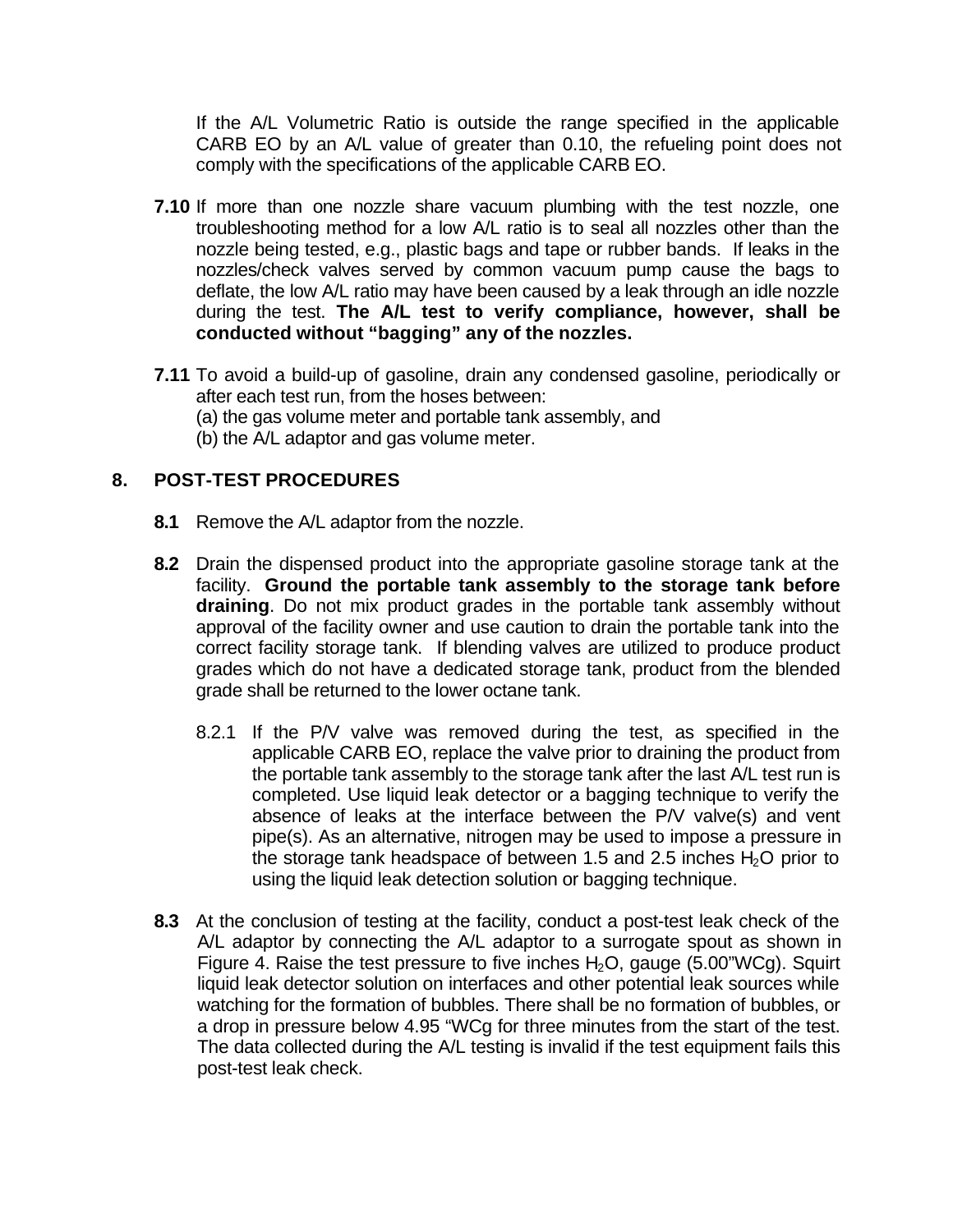- **8.4** Prior to transportation, the inlet and outlet of the gas volume meter shall be carefully sealed to prevent foreign matter from entering the meter.
- **8.5** At the conclusion of testing, the portable tank shall be transported in accordance with all applicable safety requirements.

# **9. CALCULATING RESULTS**

**9.1** The A/L Volumetric Ratio shall be calculated as shown in Equation 9-1.

$$
A / L = \left[ \frac{y (Vf - Vi)}{G_f - G_i} \right] \times 7.
$$
 [Equation 9-1]

Where:

*A/L* = Air to Liquid Volumetric Ratio, dimensionless

- *y* = Correction factor for gas volume meter. See Equation 9-3.
- $V_i$  = Initial gas volume meter reading, cubic feet
- $V_f$  = Final gas volume meter reading, cubic feet
- $G_i$  = Initial totalizer reading from the dispenser, gallons
- $G_f$  = Final totalizer reading from the dispenser, gallons
- 7.481 = Conversion factor from gallons to cubic feet, gallons per cubic foot
- **9.2** The gasoline dispensing rate during the A/L test shall be calculated as shown in Equation 9-2.

$$
Q_g = \left[\frac{G_t - G_i}{t}\right] \times 60 \qquad \text{[Equation 9-2]}
$$

Where:

- *Qg* = Gasoline dispensing rate, gallons per minute
- $G_i$  = Initial totalizer reading from the dispenser, gallons
- $G_f$  = Final totalizer reading from the dispenser, gallons
- *t* = Elapsed time during dispensing event, seconds
- 60 = Conversion factor, seconds per minute
- **9.3** The correction factor for correcting observed values of the gas volume meter shall be calculated as shown in Equation 9-3.

$$
y = \left[\frac{V_r}{V_m}\right]
$$

**[Equation 9-3]**

Where:

- *y* = Correction factor for the gas volume meter's observed reading, dimensionless
- $V_r$  = True volume from current calibration of gas volume meter, cubic feet
- $V_m$  = Corresponding observed reading from gas volume meter, cubic feet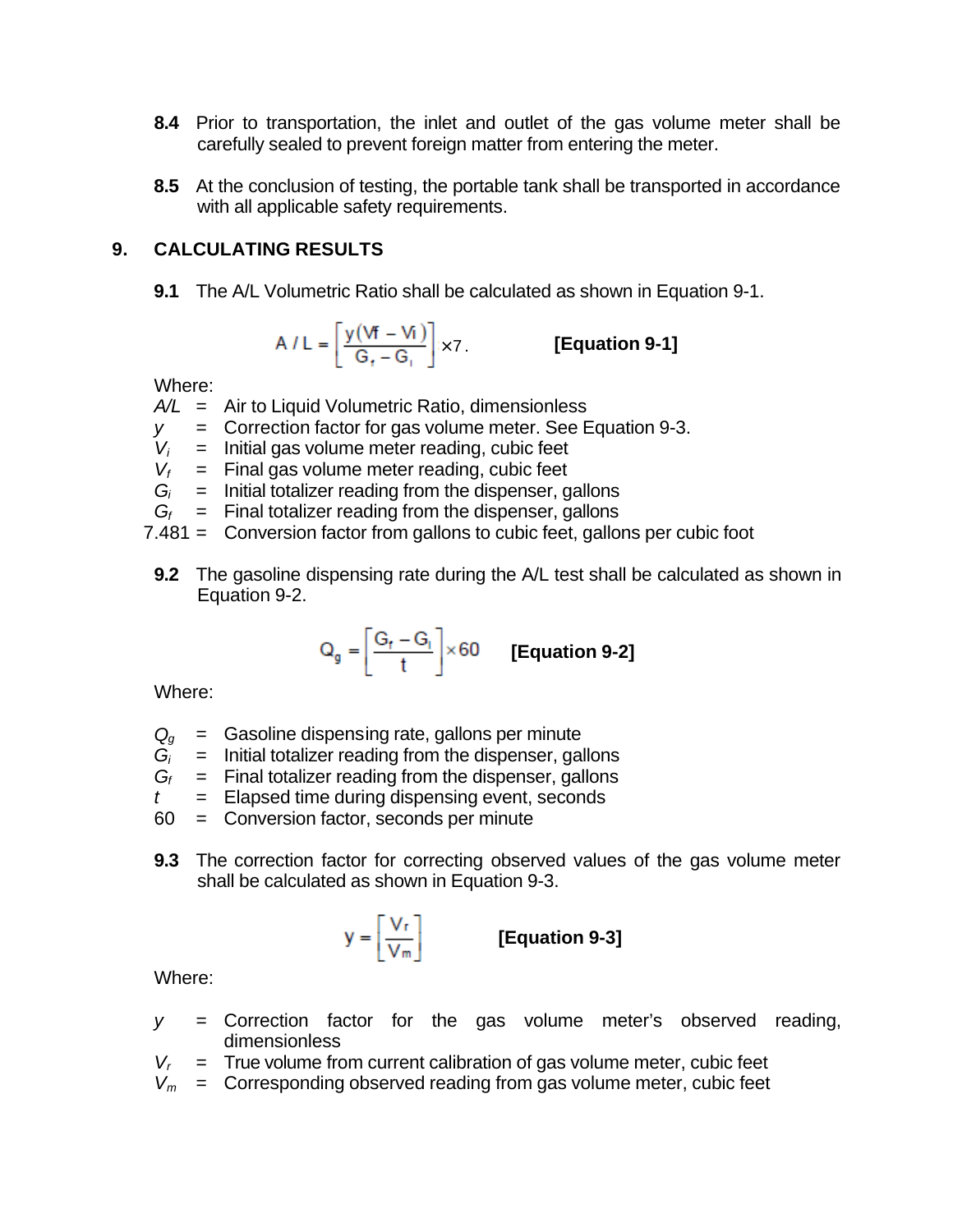### **10. REPORTING RESULTS**

**10.1** Results submitted to a local air district for approval shall include the A/L Field Data Sheet as shown in Form 1, or other format specified by the local air district.

# **11. ALTERNATE PROCEDURES**

**11.1** This procedure shall be conducted as specified. Modifications to this test procedure shall not be used to determine compliance unless prior written approval has been obtained from the ARB Executive Officer, pursuant to Section 14 of Certification Procedure CP-201.